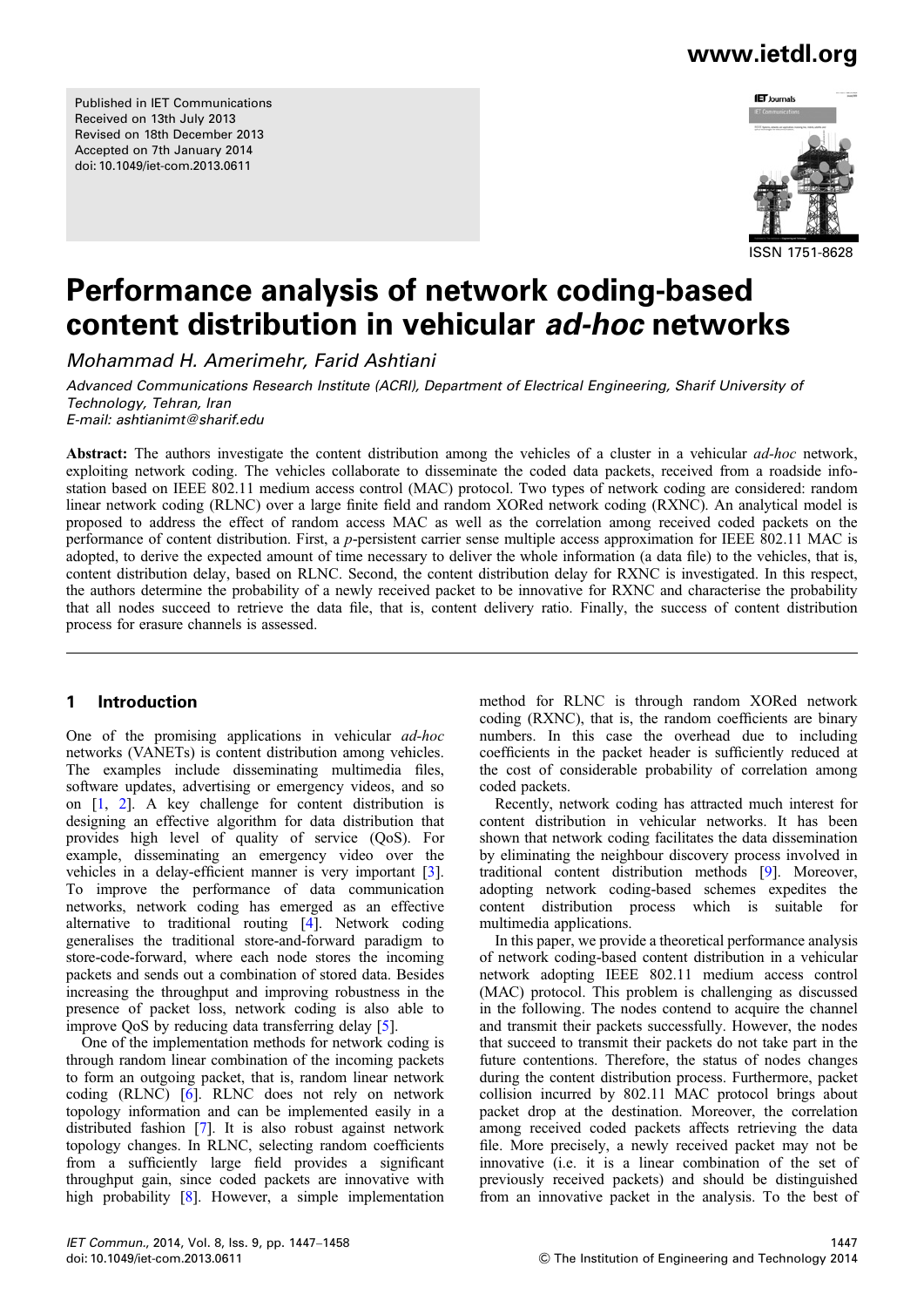our knowledge, these factors are not addressed together in the previous analytical works. The main contribution of this paper can be summarised as follows:

(1) Adopting a p-persistent carrier sense multiple access (CSMA) approximation for IEEE 802.11 MAC, we derive the expected delay for content distribution based on RLNC over a large finite field. The results show that network coding provides a significant gain over traditional routing.

(2) We extend our analysis of (1) to a simple version of RLNC, that is, random XORed network coding (RXNC). To this end, we derive the probability of a newly received packet to be innovative for RXNC, as a function of the number of innovative received packets. Taking the correlation among packets into account, we determine the probability that all nodes succeed to retrieve the data file (i. e. content delivery ratio (CDR)) as well as the expected content distribution delay (CDD).

(3) We evaluate the impact of channel impairment on the success of content distribution process for RLNC by characterising the ratio of nodes that are able to retrieve the data file.

The reminder of our paper is organised as follows: A summary of related works is presented in Section 2. Section 3 describes the network scenario and our assumptions. Section 4 provides the analysis of CDR. The analysis of the expected CDD is developed in Section 5. We address the impact of packet erasure on the content distribution process in Section 6. We present the numerical results and simulations in order to show the performance and accuracy of our analytical approach in Section 7. Finally, Section 8 summarises the main results and discusses possible extensions of the proposed schemes.

### 2 Related works

Network coding is a promising technique for distribution of a common file among a set of nodes. For live multimedia streaming in VANETs, [10] proposes a symbol-level network coding-based method, CODEPLAY, to meet the criteria of live multimedia streaming such as short-time end-to-end delay for all receivers. Using the benefit of both network coding and wireless symbol-level diversity, [11] devises a novel scheme, CODEON, to distribute a popular content among vehicles in a lossy wireless network. Each vehicle receives a segment of a common interested file from a roadside access point and cooperates with other vehicles to distribute the file among them. Ahmed and Kanhere [12] suggested network coding-based cooperative content distribution, VANETCODE, to enhance cooperative downloading in VANETs. The access point sends a random linear combination of the segments to each vehicle. The vehicles, then, collaborate to distribute the received coded packets and retrieve the data file. The authors show that the proposed scheme eliminates the need for neighbour discovery and content selection which is necessary in CODEON and CODEPLAY. Using the simulations, they also show that VANETCODE outperforms the routing-based content distribution. Johnson et al. [13] addressed content distribution in multi-hop ad-hoc networks and proposed a distributed protocol using RLNC. They adopt a scheduled MAC to avoid collision. The authors of [14, 15] also propose network coding-based protocols for file sharing in VANETs to improve robustness against

topology changes and intermittent connectivity. Lee et al. [16] investigated the impact of resource constraints (i.e. computation and memory) on the performance of the network coding-based content distribution. Information dissemination via multiple relay nodes is addressed in [17], where the relay nodes apply RLNC to spread the received information to other nodes. In this work, the expected decoding delay based on an ideal channel without collision or error is derived. Most of the prior works prove the benefit of network coding-based content distribution by simulations, and the analytical works in this area are limited.

Random access method used in VANETs (e.g. IEEE 802.11p protocol) or wireless ad hoc networks results in packet collisions which should be considered in network performance analysis. Reference [18] considers a broadcasting scheme based on network coding for wireless ad hoc networks. They quantify the impacts of IEEE 802.11 on the performance of network coding by evaluating the network throughput. In their analytical model, they assume that during data broadcasting, the probability of packet transmission is constant at each node. Moreover, it is assumed that each received packet contains new information. In the simulation results, however, they relax these assumptions and take the correlation among time varying number of active nodes into account, as a node may temporarily not take part in packet transmission if it does not have innovative packets to send to its neighbours. Yan et al. [19] addresses mobile content distribution in a VANET exploiting symbol-level network coding. They develop an analytical framework to evaluate the expected throughput from a roadside access point to each vehicle at a certain location. They consider realistic factors such as vehicle distribution and mobility pattern, channel fading and packet collision in their model. To simplify the analysis, they assume all nodes are saturated (i.e. each node always has a packet to send) and the received packets are innovative.

Ye *et al.* [20] study the inter-vehicle data dissemination using network coding. They consider a single source one-directional dissemination scenario in a tandem multi-hop network and provide the steady-state dissemination velocity of a file within the network. For the special case of three nodes, they also derive the probability mass function (PMF) of dissemination completing time by considering the correlation among the set of coded packets received at each node. In their work they assume collision-free transmissions among nodes. Firooz and Roy [9] proposed a network coding-based dissemination algorithm over an ad hoc network with a general topology. In this analytical framework, the authors consider packet reception failure due to fading and noise but adopt an interference-free scheduler to eliminate packet collision. Firooz and Roy [21] addressed distributing a common file to two vehicles in a VANET. Similar to scenario considered in our paper, the proposed content distribution in [21] comprises two phases. During the first phase, that is, roadside access point to vehicle phase, the access point sends coded packets to each vehicle. At the second phase, that is, vehicle to vehicle phase, the vehicles exchange the coded packets to retrieve the whole data. The authors in [21] derive an upper bound for the completion time, using collision-free MAC.

In our analytical framework, we consider three important issues affecting the network coding-based content distribution: (a) innovation probability of received coded packets, that is, the probability that a received packet has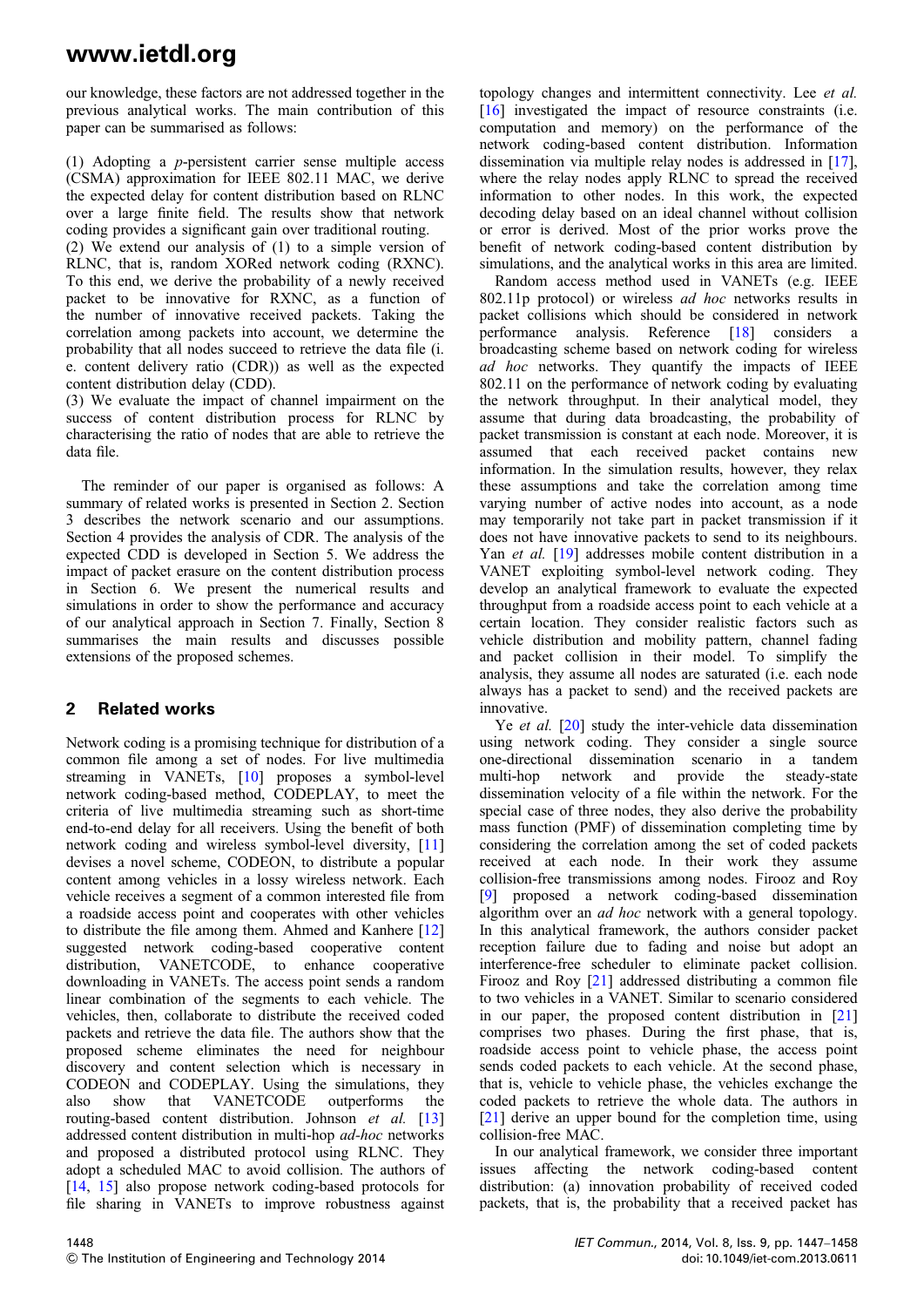new information and contributes to retrieve the data file, (b) non-saturated network, that is, the number of active nodes changes during the content distribution (the node that has not yet sent its packet is referred to as an active node) and (c) considering IEEE 802.11-based random access MAC protocol which results in packet loss due to collision. Therefore, our work takes a step forward to assess network coding benefits from a theoretical point of view. Existing analytical works in this area do not address these factors altogether. To obtain a more realistic model, we incorporate all these factors in our analytical model.

#### 3 Network scenario

We consider content distribution in a highway among a cluster of N vehicles moving in the same direction (Fig. 1). The vehicles are interested in a common data file. A set of info-stations are installed at the side of the highway at regular intervals to send data to the intended vehicles. The high speed of vehicles limits the duration a vehicle is in the coverage of an info-station. Hence, an info-station can only send a part of the data file to each vehicle during the connection period. Assuming a typical scenario that the distance between two adjacent info-stations is about 2 km, the transmission range of each info-station is about 200 m, and the vehicle speed is about 25 m/s. A vehicle is able to establish a connection with an info-station only in a short period of time (depending on the length of the cluster and the number of vehicles in a cluster). The intermittent connection with the info-stations motivates the vehicles to collaborate with each other to acquire the whole data in the intervals that they do not have access to an info-station. This process is repeated whenever a cluster of vehicles passes a new info-station. The info-stations are connected with each other through the internet connection. Hence, using a set of info-stations, a large file (e.g. an advertisement video) can be delivered to the vehicles based on the cooperative content distribution. It is worth noting that broadcasting data from an info-station to a cluster of vehicles is not generally practical, because the length of cluster may be comparable to the transmission range of the info-station. Hence, the interval that the cluster lies in the range of an info-station is limited due to high velocity of vehicles. However, the relative velocities of vehicles (moving in the same direction) are usually much smaller than the absolute velocities. Thus, the vehicles can collaborate with each other in a larger time interval.

In the routing-based scenario, neighbouring nodes possibly contain the same data blocks. As a result, broadcasting a block is not beneficial to all neighbours. Hence, an efficient routing-based content distribution like SPAWN [22] relies on cooperating with neighbours and requesting for the missing blocks. Alternatively, we propose a network coding-based method similar to the method introduced in [12]. The network coding-based scenario eliminates the



**Fig. 1** Content distribution among a cluster of  $N$  vehicles

IET Commun., 2014, Vol. 8, Iss. 9, pp. 1447–1458 doi: 10.1049/iet-com.2013.0611

need for neighbour discovery and content selection because each coded block is very likely to contain innovative information for all neighbours. This property as well as the broadcast nature of wireless medium leads to efficient content distribution algorithms.

Although several info-stations may be involved in a complete content distribution process, we only focus on one period of content distribution, which comprises transferring a file from an info-station to the intended vehicles and cooperation among vehicles in order to retrieve the whole data. The info-station splits the data file into G pieces, called data generations. Each data generation is further split into M blocks (hereafter, referred to data packets,  $M \leq N$ ). In the exchange phase, the packets are transmitted such that data generations are retrieved sequentially. As an example, data generation may play the role of different frames of a video or different levels of details of an image such that each data generation enhances the quality of the image retrieved in the preceding generation. The motivation behind this double decomposition is explained later in this section. The number of blocks depends on the vehicles' velocity. Since the total size of data packets received by each vehicle is  $1/M$  of the size of data file, higher velocity reduces the connection time with an info-station to receive data and thus increases M.

The content distribution process comprises two phases: receive phase and exchange phase. In the first phase (receive phase), the info-station sends a set of G packets (related to G generations, distinctly) to each vehicle passing its coverage area. The type of packets depends on the content distribution scheme. We address the following three schemes in this paper.

(1) RLNC over a large finite field: Each transmitted packet is a random linear combination of the data packets belonged to the same generation. The coding coefficients are selected from a large finite field.

(2) Random XORed network coding (RXNC): The info-station randomly XORs data packets of the same generation to generate and transmit a new coded packet to each vehicle (the coding coefficients are selected from the binary field).

(3) Routing: The info-station sends randomly one of the data packets to each vehicle without performing network coding.

Fig. 2 illustrates the receive phase of content distribution, where the info-station sends a coded packet (for each generation) to vehicles in its coverage area. It is worth noting that in both network coding schemes, the coding coefficients are incorporated in the packet header. If the coding coefficients are selected from  $GF(2<sup>q</sup>)$ , the overhead is Mq bits. RXNC is an RLNC implementation method that



Fig. 2 Receive phase of content distribution The info-station sends a coded packet to each vehicle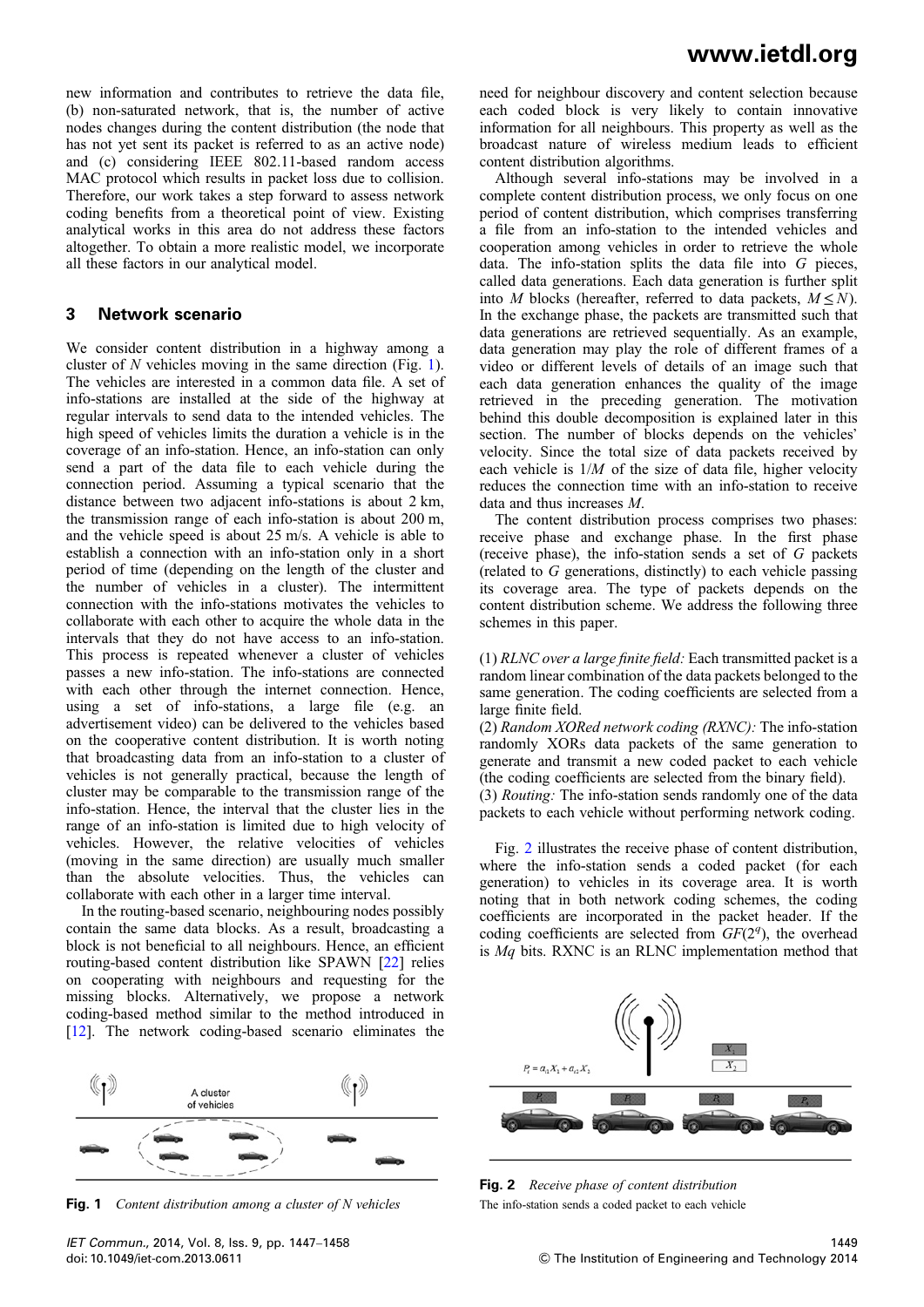reduces the overhead significantly compared to RLNC over a large finite field, and simplifies computational complexity. On the other hand, RLNC over a large finite field increases the innovation probability among a set of coded packets which facilitates retrieving the data file at the exchange phase. More precisely, in RLNC, the probability that  $\overline{M}$  data packets can be retrieved from N coded packets is approximately equal to  $1 - (1/q^{-(N-M+1)})$ , provided that q is sufficiently large [21].

In the second phase (exchange phase), the vehicles exchange their packets received in the first phase. This process will end when a stopping condition occurs, which will be expressed later. We assume that the receive phase has been performed perfectly so that each vehicle has a packet at the end of this phase. We focus on the exchange phase in this paper.

We suppose a single-hop network of  $N$  vehicles, where each vehicle is in the transmission range of the others. The vehicles are moving in the same direction and with similar speeds such that the network topology is constant during the exchange phase. A classical collision model is used in our scenario, thus a transmission succeeds if there is no other simultaneous transmission in the interference range of the receiver [23]. We assume that all nodes are synchronised using a GPS device. The time is divided into slots. Each data packet transmission prolongs L slots.

We adopt IEEE 802.11 medium access protocol that is the base of IEEE 802.11p MAC protocol. Since IEEE 802.11 does not support ACK mechanism in broadcast mode [24], we propose a pseudo-broadcast method to ensure delivery of coded packets. In this method, the transmitting node sets a specific node as destination address in the packet header and unicasts the packet to that node. The other neighbours will overhear the channel to receive the transmitted packet. Only the intended node is responsible to send back an ACK after packet reception. We assume that the transmission of ACK is error-free. The packet will be retransmitted if the transmitter does not receive the ACK. Assuming collision as the main reason of packet loss, if the destination node receives the packet successfully, so do the other nodes.

It is worth noting that the content distribution in the exchange phase is comprised of distributing a set of data generations among the network. At the beginning of exchanging a data generation, all nodes are active and compete to acquire the wireless channel. In this state, each node selects its destination randomly. Once a node succeeds in sending its packet and receives its ACK, it becomes inactive in the sense that it does not compete with other nodes in the future. Hereafter, the active nodes select the last inactive node, rather than a random node, as the destination. The exchange phase of this generation will end when either all nodes become inactive or the 'stop message' is sent by one of the nodes. The stop message is sent via the ACK packet and indicates that the node succeeds to retrieve all data packets. The motivation behind sending ACK by the last inactive node is to ensure all nodes in the network have received the set of packets collected by that inactive node. Hence, if that inactive node can retrieve the data file, so do the others. Note that in this scheme, a node will not start transmitting data packets from a new generation until exchanging the previous generation is finished. This contributes to shorten the time of retrieving a data generation by reducing the collision probability. This is important in multimedia applications that the users benefit from retrieving fragments of data constantly, rather than waiting to acquire the entire data.

Table 1 Description of symbols

| Symbol               | Description                                                     |
|----------------------|-----------------------------------------------------------------|
| N                    | number of vehicles in a cluster                                 |
| м                    | number of blocks (packets) in a data generation                 |
| G                    | number of data generations                                      |
| n                    | number of active nodes                                          |
| k                    | number of successful transmission                               |
| $\delta$             | slot size                                                       |
| ε                    | erasure probability                                             |
| L                    | length of data in the number of slots                           |
| D                    | length of DIFS in the number of slots                           |
| $\mathsf{I}'$        | length of DIFS plus data in the number of slots                 |
| р                    | probability of packet transmission in p-persistent              |
|                      | CSMA method                                                     |
| CW                   | contention window size                                          |
| $P_{\sf SEP. \; RT}$ | the probability of successful exchange phase for                |
|                      | routing                                                         |
| $P_{\text{SEP, NC}}$ | the probability of successful exchange phase for<br><b>RXNC</b> |
| $P_{1}$              | probability of successful reception for an overhearing<br>node  |
| $P_{SCD}$            | successful content delivery probability                         |

With respect to IEEE 802.11 standard, the size of typical data packets is in the order of 1 kB [25]. Consequently, in order to transmit a large file, it should be split into several small parts. On the other hand, employing network coding among a large number of elements will increase the overhead of network coding (incorporating coding coefficients in the file header) as well as decoding delay. This is another motivation to employ network coding among data packets of the same generation. By adjusting the number of data generation, the number of data packets at each generation  $(M)$  can keep small enough to reduce the coding overhead and decoding delay. For routing-based scenario, reducing the number of blocks results in smaller CDD, since each data generation can be retrieved using only M data packets.

In our analytical approach, MAC protocol is modelled as a p-persistent CSMA, which is shown to be a good approximation for IEEE 802.11 MAC protocol if the parameter  $p$  is carefully selected  $[26]$ . In this model, the exponential back-off process is approximated by a geometric distribution. When a node decides to transmit a packet, senses the channel at the beginning of each time slot and starts to send the packet with probability  $p$  if the channel is free. If the channel is busy, it attempts to transmit with the same probability in a next free time slot. A collision occurs if more than one node transmit at the same slot. Unsuccessful nodes retry to send packet in the next free slots, with the same probability. The parameter  $p$ is selected such that the average back-off interval coincides with the window-based back-off mechanism, that is,  $p =$  $(2/1 + E(CW))$ , where  $E(CW)$  is the average contention window size [26]. The list of symbols used in our analysis is summarised in Table 1.

### 4 Analysis of CDR

In this section, we address the effect of correlation among the transmitted packets on the success of content distribution process which is quantified by a metric called CDR. In this section, we focus on exchange phase of data packets from the same generation. Hereafter, using the term exchange phase denotes the exchange phase of a single data generation. A successful exchange phase is defined as the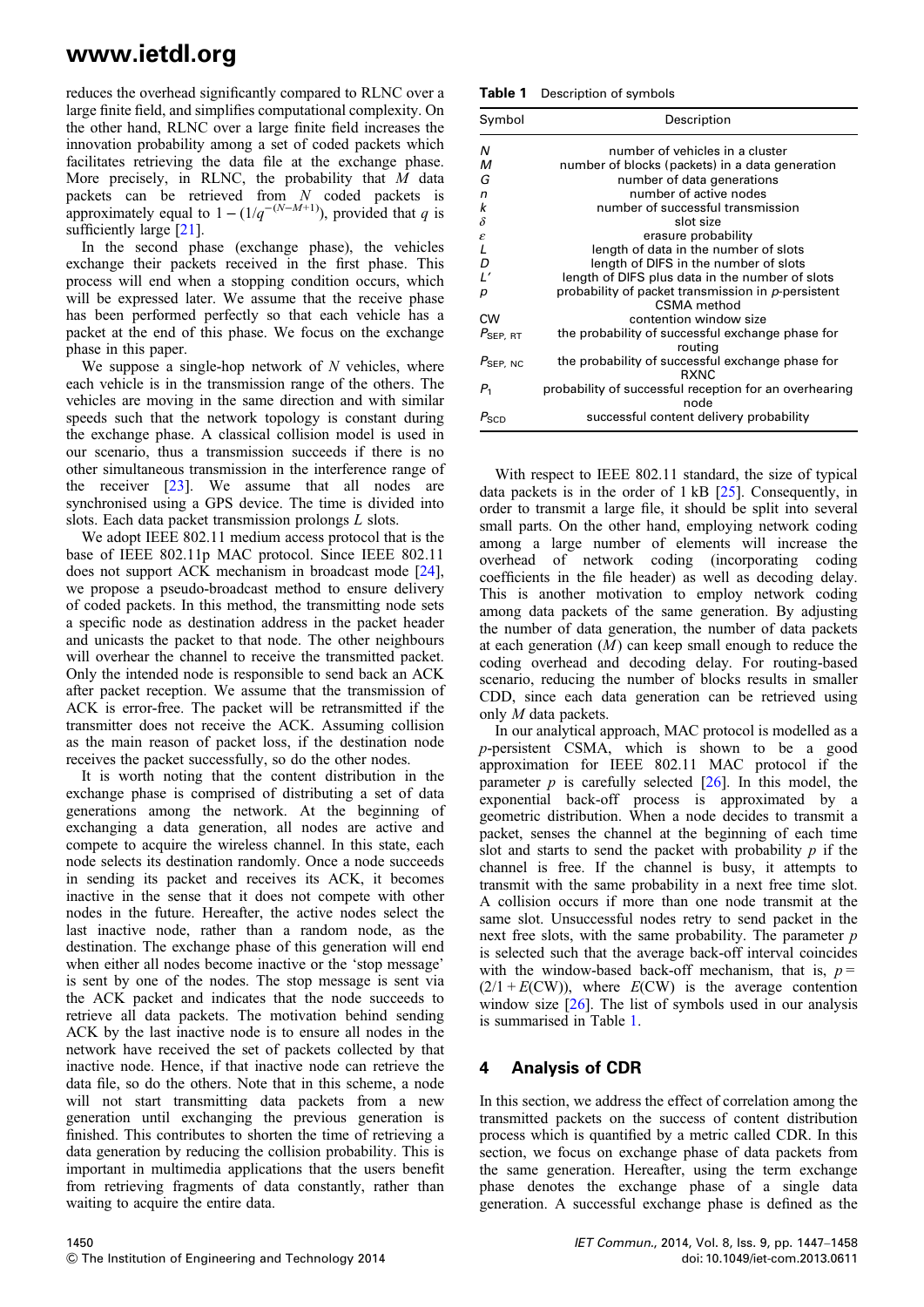one that all nodes succeed to retrieve the data generation, using the received packets, at the end of the exchange phase. We define CDR as the ratio of the number of successful exchange phases to the total number of exchange phases. If RLNC is performed over a large finite field, condition  $N > M$  ensures that all nodes can retrieve the data generation after M successful transmissions. Hence, CDR in this case is equal to one. However, for RXNC, since the received packets are generally not independent, the exchange phase may need more than M successful transmissions. Therefore, the nodes may not be able to decode the packets even after N successful transmissions, that is, at the end of exchange phase. If the set of  $N$  coded packets contains  $M$  innovative packets, the exchange phase is successful. Hence, CDR equals  $p_n(M;N, 0)$ , where  $p_n(j;i, k)$ denotes the conditional probability of  $j$  innovative packets among next *i* successfully transmitted ones, provided that  $k$ innovative packets have been received so far.  $p_n(i; i, k)$  is derived from the following lemma:

Lemma 1:  $p_n(i; i, k)$  is given by

$$
p_n(j; i, k) = \frac{R(j; i, k)}{(2^M - 1)^i}
$$
 (1)

where  $R(j;i, k)$ , defined in Appendix 1, is given by the following recursive equation (see (2))

*Proof:* See Appendix 1.  $\Box$ 

In the case of RLNC over a large finite field, a successful exchange phase is comprised of M successful transmissions. In contrast, for RXNC the number of successful transmissions leading to a successful exchange phase varies between M and N.

The probability that a successful exchange phase is comprised of l successful transmissions is given by

$$
P_{\text{SEP,NC}}(l)
$$
  
=  $\frac{p_n(M-1; l-1, 0)p_n(1; 1, M-1)}{p_n(M; N, 0)};$   $M \le l \le N$  (3)

Note that to finish the exchange phase after  $l$  successful transmissions, the rank of first  $l - 1$  received coded packets should be  $M - 1$ . Similarly, the CDR and probability of

successful exchange phase for routing,  $P_{\text{SEP,RT}}$ , are derived, using the following lemma:

Lemma 2: Let  $p'_n(j;i,k)$  denotes the conditional probability of  $j$  innovative packets among next  $i$  successfully transmitted ones, provided that  $k$  innovative packets have been received so far.  $p'_n(j;i,k)$  is given by

$$
p'_{n}(j; i, k) = \frac{R'(j; i, k)}{M^{i}}
$$
 (4)

where  $R'(j;i, k)$  is given by the following recursive equation  $(see (5))$ 

*Proof:* See Appendix 2.  $\Box$ 

Hence, for routing the CDR is equal to  $p'_n(M;N, 0)$ . Moreover, we obtain (see (6))

#### 5 Analysis of expected CDD

The total time of the content distribution process is affected by the MAC protocol as well as the innovation probability of the received packets. In this section, we provide an analytical approach to compute the average time of the process. We focus on the exchange phase of data among the same generation. We define the CDD as the total time it takes to finish the exchange phase. To analyse the expected CDD, we are interested in the derivation of expected time interval between two consecutive successful transmissions, defined as virtual transmission time (VTT). A VTT generally comprises successful slots as well as possibly idle and collision slots. Successful and collision slots denote slots in which successful and unsuccessful transmissions occur, respectively. Let  $T_{\text{VTT}}(n)$  denotes the expected time of VTT, provided that there are  $n$  active nodes in the system. It is obtained by the following expression derived in  $[27]$  as the average time between two consecutive successful transmissions

$$
T_{\text{VTT}}(n) = \frac{L' - (L' - 1)(1 - p)^n}{np(1 - np)^{n - 1}} \delta \tag{7}
$$

where  $L' = L + D$ . D,  $\delta$  denote the length of DIFS in the number of time slots and size of a time slot, respectively. Also,  $n$  is the number of active nodes. It is worth

$$
R(j; i, k) = \begin{cases} (2^{k+j} - 1)R(j; i - 1, k) + (2^M - 2^{k+j-1})R(j - 1; i - 1, k); & i, j > 1\\ (2^k - 1)R(0; i - 1, k); & i > 1, j = 0\\ 2^k - 1; & j = 0, i = 1\\ 2^M - 2^k; & j = 1, i = 1 \end{cases}
$$
(2)

$$
R'(j; i, k) = \begin{cases} (k+j)R'(j; i-1, k) + (M-k-j)R'(j-1; i-1, k); & i, j > 1\\ kR'(0; i-1, k); & i > 1, j = 0\\ k; & j = 0, i = 1\\ M - k; & j = 1, i = 1 \end{cases}
$$
(5)

$$
P_{\text{SEP,RT}}(l) = \frac{p'_n(M-1; l-1, 0)p'_n(1; 1, M-1)}{p'_n(M; N, 0)}; \quad M \le l \le N
$$
\n
$$
(6)
$$

1451 & The Institution of Engineering and Technology 2014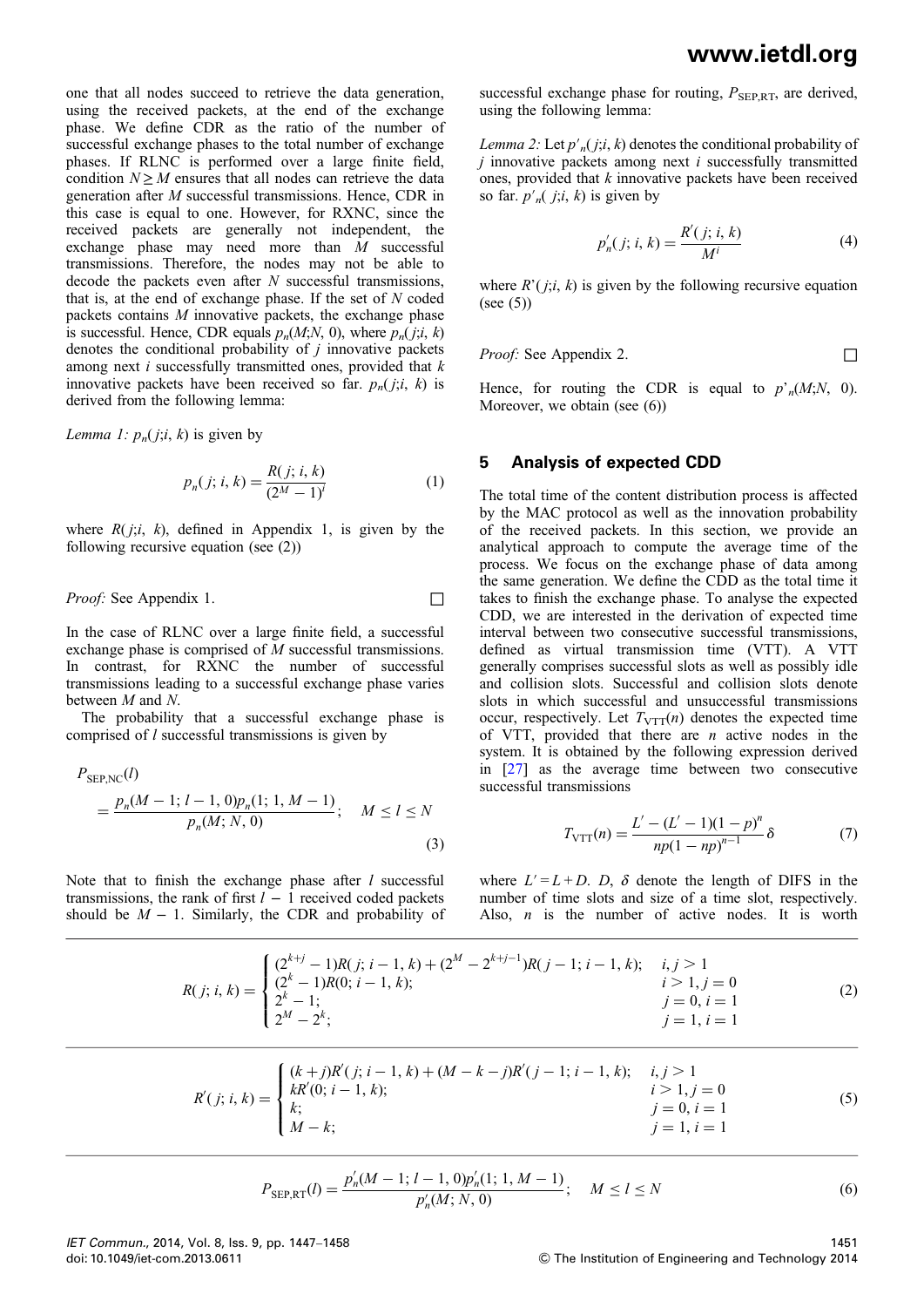mentioning that in our scenario, when nodes have not transmitted their packets, they are saturated. Once a node sends its packet successfully, it does not participate in the future competitions. Thus, the number of saturated nodes (active nodes) changes during the exchange phase.

#### 5.1 RLNC over a large finite field

If network coding is done over a large finite field, the encoded packets are innovative with high probability. As a result, the data transferring is finished when  $M$  nodes (vehicles) successfully send their packets to the others, because each node will have M independent coded packets and can retrieve all data packets.

Now, we observe the system at the end of a successful transmission, that is, after a VTT period. The number of active nodes decreases by one after a VTT period. Let  $T(n, k)$ denotes the expected CDD when there are  $n$  active nodes and k innovative coded packets are necessary to retrieve the data generation (i.e.  $M - k$  innovative packets have been received so far). Clearly,  $T(n, k)$  is calculated by the following equation

$$
T(n, k) = T_{\text{VTT}}(n) + T(n - 1, k - 1)
$$
 (8)

Note that during the content distribution process, the number of active nodes varies from N to  $N - M + 1$ . Hence, the expected CDD is equal to  $\sum_{i=N-M+1}^{N} T_{\text{VTT}}(i)$ . Using (7), the expected CDD is derived by the following theorem.

Theorem 1: The mean value of CDD adopting network coding over a large finite field is given by

$$
T_1 = \sum_{i=N-M+1}^{N} \frac{L' - (L'-1)(1-p)^i}{ip(1-ip)^{i-1}} \delta \tag{9}
$$

#### 5.2 Random XORed network coding

In this section, we assume that the info-station selects some of M data packets randomly. In other words, whenever it wants to send a new packet, XORs randomly selected packets and sends the coded packet to the vehicle. In contrast to coding over a large finite field, the randomly XORed packets may not be all innovative. In other words, it is not sufficient to send *M* packets successfully to complete data transferring, because some packets may not be innovative. We can represent the system at the end of each successful transmission with a two-dimensional Markov chain, where  $(n, k)$  represents the number of active nodes and the number of successfully received innovative packets, respectively. We define  $T(n, k;M)$  as the expected time it takes to

complete data transferring of M data packets, starting from state  $(n, k)$ .

Theorem 2: The expected value of CDD when RXNC is applied is given by  $T(N, 0; M)$ , which is calculated recursively as (see (10))

*Proof:* Given that the system is in the state  $(n, k)$ , after a successful packet transmission with average duration equal to  $T_{\text{VTT}}(n)$ , two events may occur: (a) The transmitted packet is linearly independent of k innovative packets that have been received so far with probability  $p_n(1;\overline{1}, k)$ . Hence the mean residual time of CDD is  $T(n - 1, k+1;M)$ . (b) The transmitted packet is not innovative, with probability  $p_n(0;1, k)$ . Consequently, the mean residual time of CDD is  $T(n-1, k; M)$ . Using (7) completes the proof.

It is worth noting that computing  $T(n, k;M)$  is initiated by calculating  $T(1, 0:M)$  and  $T(1, 1:M)$ , directly from (10). The other terms are computed recursively.

#### 5.3 Routing

We assume that whenever a vehicle passes the info-session, it receives one of the M data packets, randomly. In the exchange phase, the vehicles exchange the received packets in a similar way mentioned in previous sections. Note that some vehicles may have the same data packets. As a result, it may not be sufficient to exchange  $M$  packets. Similar to the analysis of RXNC, we provide a mathematical analysis to compute the transferring delay.

The mean of CDD is given as follows (see (11))

#### 6 Extension to packet erasure channels

Up to now, we have assumed that a packet may be lost only due to collision. In this section, we incorporate the channel impairments in our model and address how it affects the success of the exchange phase. For simplicity, we assume i.i.d. packet erasure channels, that is, a transmitted packet may be corrupted at each destination independently with probability  $\varepsilon$ . Hence, a transmitted packet may be failed to be received at a destination by either concurrent packet transmissions (collision) or channel erasure.

The pseudo-broadcast method discussed in Section 3 ensures the packet failure detection at the intended neighbour. However, the reception status of the other nodes are ignored. Consequently, during the content distribution process, some nodes may not be able to receive all transmitted packets. Hence, at the end of the exchange phase only a fraction of nodes will retrieve all data packets. To investigate the effect of packet erasure on our content

$$
T(n, k; M) = \begin{cases} \frac{L' - (L' - 1)(1 - p)^n}{np(1 - p)^{n - 1}} \delta + \sum_{j=0}^1 p_n(j; 1, k) T(n - 1, k + j, M); & n > 0, k < M \\ 0; & \text{otherwise} \end{cases}
$$
(10)

$$
T(n, k; M) = \begin{cases} \frac{L' - (L' - 1)(1 - p)^n}{np(1 - p)^{n - 1}} \delta + \sum_{j=0}^1 p'_n(j; 1, k) T(n - 1, k + j; M); & n > 0, k < M \\ 0; & \text{otherwise} \end{cases}
$$
(11)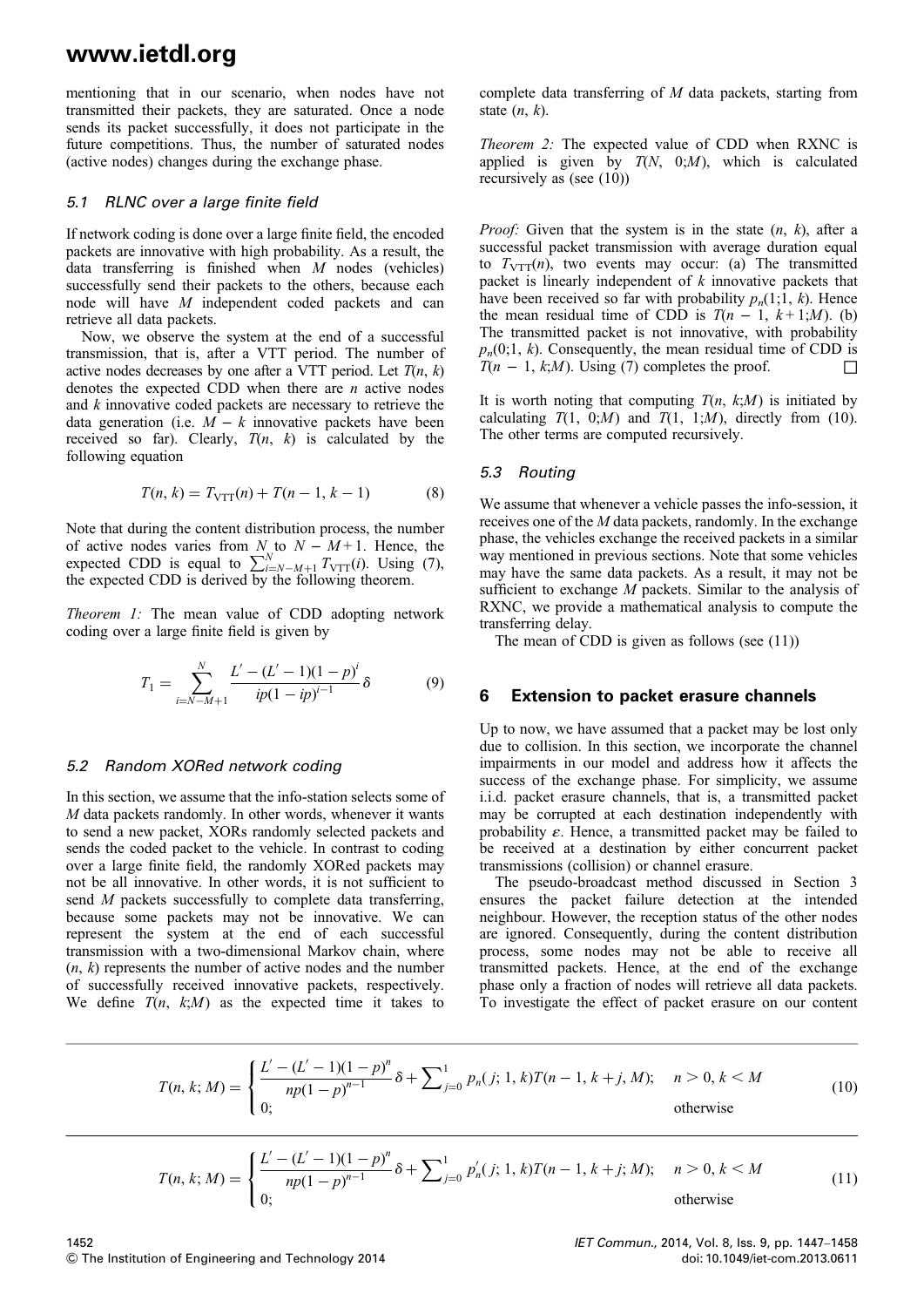$P_A \ge P_1^{M-1}$  (13)

$$
P_B \ge \binom{M}{M-1} P_1^{M-1} (1 - P_1) + P_1^M \tag{14}
$$

Note that if  $\varepsilon \ll 1$ , the probability of receiving non-tagged packets are negligible and we can only consider the tagged packets. Thus, at the end of an exchange phase, there are M contributing and  $N - M$  non-contributing nodes. A lower bound for  $P_{\text{SCD}}$  is derived as

$$
P_{\text{SCD}} \ge P_1^{M(M-1)} \left[ \binom{M}{M-1} P_1^{M-1} (1 - P_1) + P_1^M \right]^{N-M} \tag{15}
$$

Now, we assess how the packet erasure affects the expected CDD. To compute  $T(n, k)$  we note that at the end of a VTT, one node succeeds to transmit its packet without collision. The packet is received by each node with probability  $1 - \varepsilon$ . If the packet is received by the intended destination, the transmitting node becomes inactive. Thus, the remaining time to finish the exchange phase is  $T(n - 1, k - 1)$ . Otherwise, the remaining time is  $T(n, k)$ . Hence, we can obtain the following equation

$$
T(n, k) = TVTT(n) + (1 - \varepsilon)T(n - 1, k - 1)
$$
  
+  $\varepsilon T(n, k)$  (16)

Thus, we infer

$$
T(n, k) = \frac{T_{\text{VTT}}(n)}{1 - \varepsilon} + T(n - 1, k - 1)
$$
 (17)

Using (7) and (17), we obtain

$$
T_2 = \sum_{i=N-M+1}^{N} \frac{L' - (L'-1)(1-p)^i}{(1-\varepsilon)ip(1-ip)^{i-1}} \delta \tag{18}
$$

where  $T_2$  is the mean of CDD. Comparing (18) and (9) shows that CDD does not vary significantly, assuming that  $\varepsilon \ll 1$ .

It is worth noting that in RXNC and traditional routing, the probability of file retrieval depends on the details of the received packets as well as the contribution of the node in content distribution. The number of contributing nodes is also variable. Hence, obtaining accurate bounds for probability of successful content distribution is very difficult in these scenarios. Nevertheless, for the case of RXNC and traditional routing, to assess the effect of channel erasure on the success of content distribution, we have added simulation results in Section 7.

Table 2 Simulation parameters

| Parameters                         | Values           |
|------------------------------------|------------------|
| distance between two info-stations | 2 km             |
| transmission range                 | 200 <sub>m</sub> |
| file size                          | <b>12 MB</b>     |
| data generation size               | 600 B            |
| MAC protocol                       | IEEE 802.11      |
| transmission rate                  | 12 Mbps          |
| slot time                          | $20 \mu s$       |

1453 & The Institution of Engineering and Technology 2014

probability that all nodes are able to retrieve all data packets at the end of the content distribution period. For the sake of simplicity, we only consider the case of RLNC over a large finite field. The probability of packet reception by the tagged destination (i.e. the node that is determined to send the ACK) equals one, as we assume that the transmitter continues to retransmit the failed packet until the tagged node successfully receives the packet. Now, we compute the probability of successful reception of a packet destined to a tagged node at an overhearing node. We observe the system after each VTT, referred to as an observation epoch, such that the packet is sent without collision. Hence, the packet is received by each overhearing node independently with probability  $1 - \varepsilon$  at each observation epoch. The successful reception at an overhearing node occurs by one of the two following events: (i) At the first observation epoch, the packet is received by the overhearing node. (ii) The packet transmissions to both overhearing node and tagged node are failed in a set of consecutive epochs and the overhearing node receives the packet in the next epoch (irrespective of the reception status of the tagged node). Consequently, we obtain the probability of successful reception for an overhearing node as

distribution algorithm, we define a performance metric, successful content delivery probability,  $P<sub>SCD</sub>$  as the

$$
P_1 = (1 - \varepsilon) + \varepsilon^2 (1 - \varepsilon) + \varepsilon^4 (1 - \varepsilon) + \dots = \frac{1}{1 + \varepsilon} \tag{12}
$$

The probability of successful packet reception by a specific node is determined by the probability that the node is either a tagged or an overhearing node, which in turn depends on the detail of content distribution process. Clearly, a lower bound for the probability of successful reception at a specific node equals  $P_1$ . The probability that a node is able to retrieve the data generation depends on whether it has contributed in the exchange phase or not (i.e. if it has sent its packet or not). Let  $P_A$  and  $P_B$  denote the former and the latter probabilities, respectively. A non-contributing node can acquire one more packet compared to a contributing one, taking its own packet into account.

To compute  $P_{\text{SCD}}$ , we focus on the M coded packets that are successfully received by intended destinations (referred to as tagged coded packets). More precisely, due to channel erasure, a contributing node may retransmit its coded packet several times in order to receive an ACK. For each contributing node, the last transmitted coded packet which is followed by an ACK is referred to as a tagged coded packet. A contributing node is able to retrieve the data generation by receiving all the tagged coded packets. A non-contributing node, however, requires at least  $M - 1$ coded packets. Note that if the two following conditions are satisfied, the exchange phase will finish successfully: (i) Each contributing node has received all  $M - 1$  tagged coded packets at the end of exchange phase; (ii) Each non-contributing node has received at least  $M - 1$  tagged coded packets at the end of exchange phase. Packet loss may result in a case that more than M coded packets are received by some nodes. In other words, some nodes may receive non-tagged packets beside the tagged ones and use these packets to retrieve the data generation. Hence, the aforementioned conditions for retrieving the data generation are sufficient (not necessary). Consequently, lower bounds for  $P_A$  and  $P_B$  can be obtained as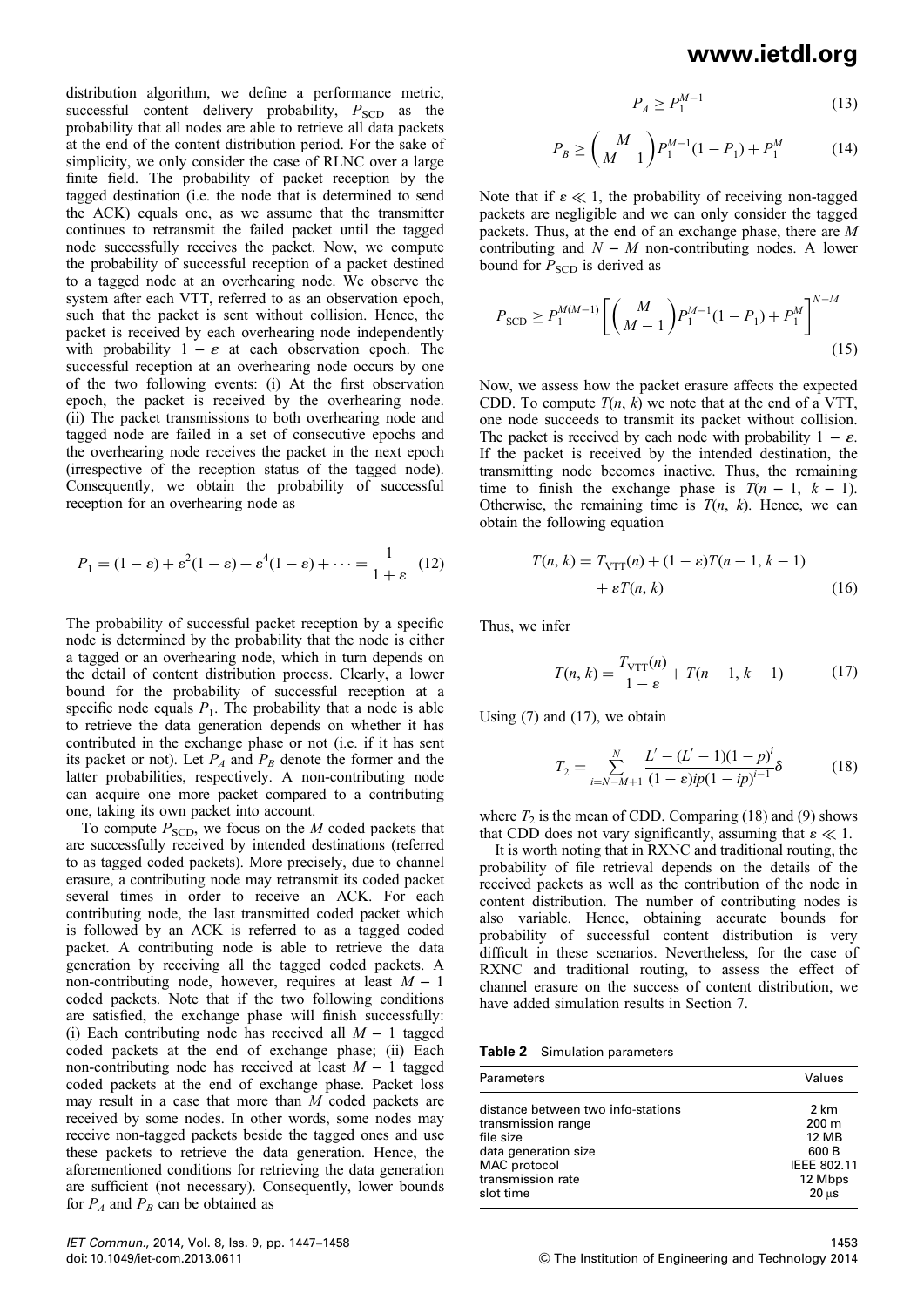

Fig. 3 Content delivery ratio against number of nodes a RXNC scheme b Comparison of RXNC and routing schemes

#### 7 Numerical results

In this section, we illustrate the efficiency of our theoretical framework and provide simulation results to validate our analysis. The parameters used in the numerical evaluation are shown in Table 2. In order to evaluate the accuracy of our analytical model for 802.11 MAC, we adopt 802.11 MAC protocol with binary exponential back-off in our simulation. The contention window size is initiated by CW<sub>min</sub> and doubled each time a collision occurs. After a successful transmission, the contention window size is reset to  $CW_{\text{min}}$ . Our simulations are done in a MATLAB environment.

Fig. 3a shows the effect of velocity of vehicles on content delivery ratio. As the velocity increases, the access point has less time to communicate with moving vehicles. Thus, a data generation should be split to smaller parts, resulting in a larger M. For the case of RXNC, to achieve a CDR higher than 0.98, the number of nodes should be at least equal to 5, 7 and 9 for  $M = 2$ , 3 and 4, respectively. Hence, as the velocity increases, a larger cluster size (i.e.  $N$ ) is required to achieve a successful content distribution for RXNC. Note that for RLNC over a large finite field  $M$  nodes are sufficient. Thus, there is a compromise between complexity of network coding and cluster size. Fig. 3b compares the content delivery ratio for RXNC and routing for  $M=2$ , 4. The difference is larger for  $M = 4$ . Consequently, the gain of network coding improves in higher velocity. For example, to achieve the ratio higher than 0.98, the cluster size should exceed 12 and 7 for routing and RXNC, respectively.

The PMF of a successful exchange phase, in the case of RXNC, is depicted in Fig. 4a for  $M=2$ , 4. Note that in both cases, the maximum probability is obtained for  $l = M$ , where *l* denotes the number of successful transmissions. Fig. 4b illustrates the PMF of a successful exchange phase for routing. Compared to RXNC, the PMF for routing is more flat. Moreover, the maximum may not be equal to M, as in RXNC.

CDD is computed using the proposed analytical method and the results are compared with the simulations. Fig. 5 compares the average CDD for RLNC over a large finite field, RXNC and routing. Network coding provides significant performance improvement over traditional routing; however, RXNC exhibits 30% additional delay compared to RLNC over a large finite field. Hence, there is a compromise between CDD and network coding complexity. Network coding provides significant gain when the number of blocks, M, is much less than the number of nodes, N. However, the coding gain decreases as M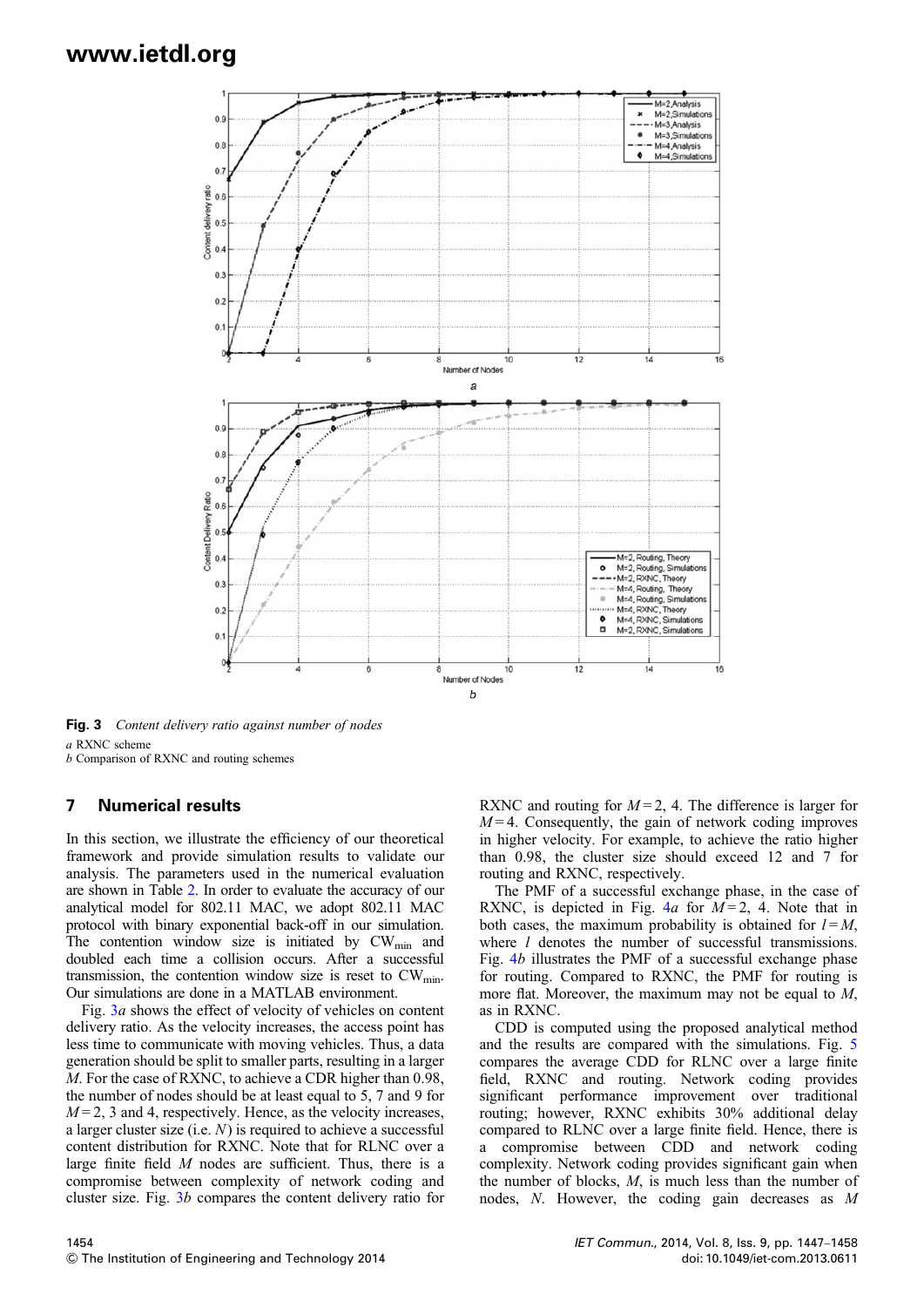

**Fig. 4** PMF of a successful exchange phase,  $N = 10$ a RXNC scheme b Routing scheme

approaches N. The effect of vehicles' velocity on average CDD in RLNC over a large finite field and RXNC have been investigated in Figs. 6a and b, respectively. In both cases, the analytical results follow the trend of simulation results. However, the approximated modelling of 802.11 MAC protocol results in a difference between simulations and analysis that varies between 1 and 17%. It is worth mentioning that higher velocity (larger  $M$ ) results in more delay. Hence, in order to achieve the same CDD, the cluster size should be reduced in higher velocities. Fig.  $7a$ illustrates the effect of packet erasure probability on the content delivery success, when RLNC over a large finite field is applied. If the packet erasure probability is very low (below 0.001), the file recovery is almost always successful. The channel degradation reduces the ability of nodes to



Fig. 6 Expected CDD a RLNC over a large finite field  $b$  RXNC, CW<sub>min</sub> = 16

retrieve the data generation. For example, when the packet erasure probability is 0.01, only 90% of nodes succeed to fully retrieve the data generation. Note that the analytical bound (15) is very close to its actual value.

Fig. 7b compares the success of content distribution for RXNC and traditional routing methods. Although the performance of both the methods degrades as the packet erasure probability increases, RXNC-based method outperforms the routing-based method significantly. The lower performance of the latter is due to high correlation among the received packets. Moreover, comparing Figs. 7a and b shows that the performance of RLNC-based and RXNC-based methods are very similar.

In our analytical model, we have assumed that the cluster of vehicles is unchanged during the exchange phase. To assess



**Fig. 5** Comparison of CDD among different schemes:  $CW_{min} = 16$ ,  $M = 2$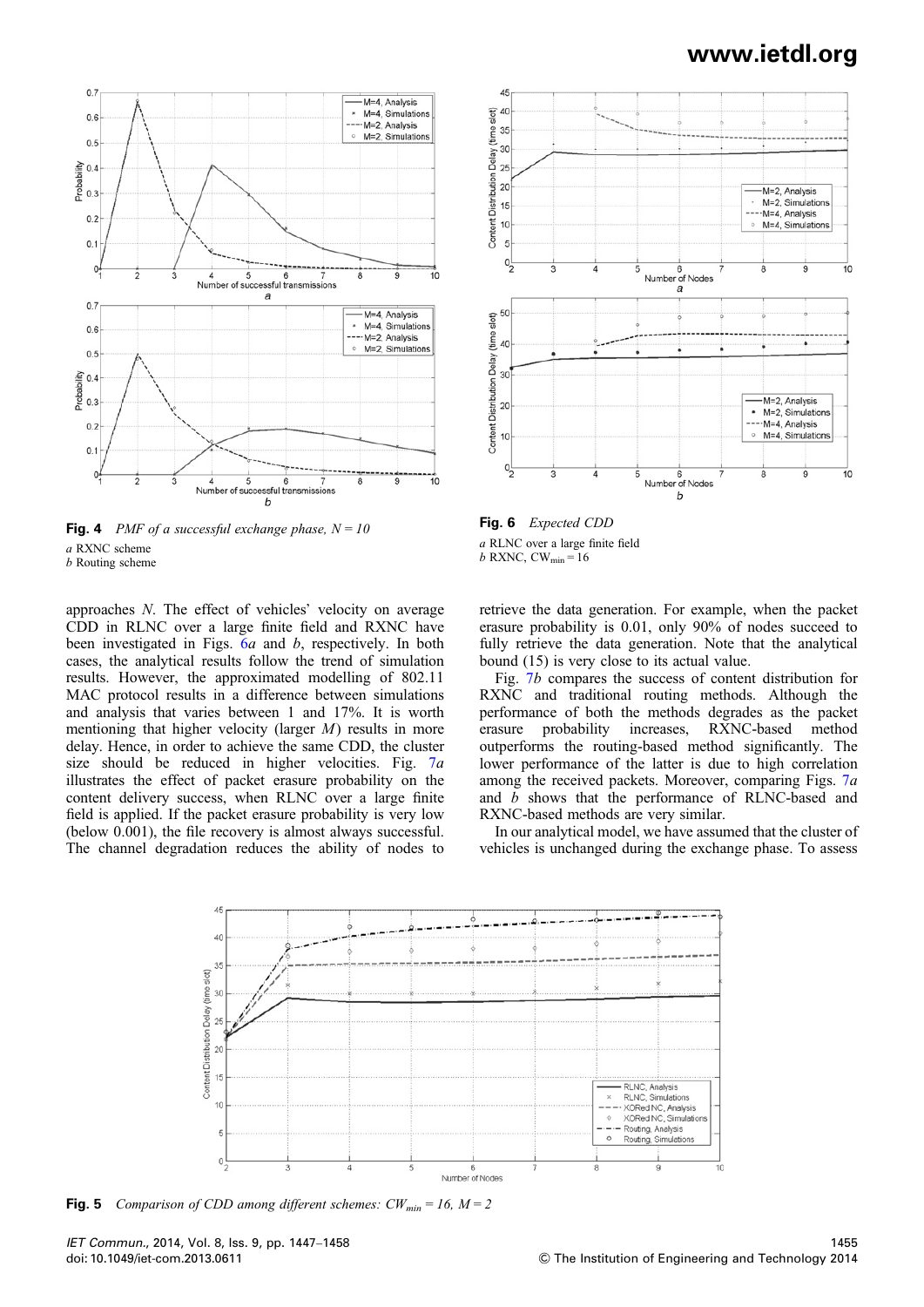

**Fig. 7** Successful content delivery probability against packet erasure probability,  $N = 8$ ,  $M = 4$ a RLNC over a large finite field b RXNC and routing

the validity of this assumption, we considered three scenarios in Fig. 8. In scenario A, the vehicles' velocities vary in the range 15–20 m/s. In scenarios B and C, the range of velocities is  $15 - 25$  and  $15 - 30$  m/s, respectively. In each scenario, the size of cluster is 100 m at the start of exchange phase. Hence, during the exchange phase, due to difference between the velocities, the distance between the vehicles is changed which affects the network topology (the network is not single-hop anymore, if some vehicles exit the transmission range of the others) as well as the performance of the content distribution. We adopt IEEE 802.11 MAC in the simulation. Fig. 8a shows that the CDR of RLNC and RXNC are acceptable for the three scenarios. However, in routing, the CDR is degraded considerably. Thus, RLNC and RXNC can tolerate wider variety of velocities than routing, since each vehicle can help the other vehicles in its transmission range to retrieve the data. However, for routing, the vehicles will be able to retrieve the whole data provided that they receive some specific packets. Hence, if the connection to specific vehicles are failed, it cannot retrieve the data generation. Fig. 8b demonstrates the CDD for the three scenarios. As expected, scenario C exhibits the largest CDD, since the connection failure is high due to fast topology changing during the exchange phase.

#### 8 Conclusions

In this paper, we analysed a two-phase network coding-based content distribution in a single-hop VANET. In the first phase, the info-station divides the data file into data blocks and transmits coded data packets, constructed from the data blocks, to vehicles passing the info-station. In the second phase, the vehicles collaborate to exchange the received coded data packets based on an IEEE 802.11 MAC to retrieve the data file. We employed two network coding schemes: RLNC over a large finite field and RXNC. We devised a theoretical framework to compute the CDD for both network coding schemes and compared the results with routing-based content distribution. Our results showed that using RLNC over a large finite field is superior to RXNC in terms of expected CDD, although it introduces additional overhead in packet headers. However, both network coding schemes expedite the content distribution process, compared to routing-based method. It was recognised that the expected CDD is a function of number of vehicles as well as the number of data blocks. We also quantified the effect of correlation among received coded packets on content distribution success by characterising content distribution ratio as the probability that vehicles are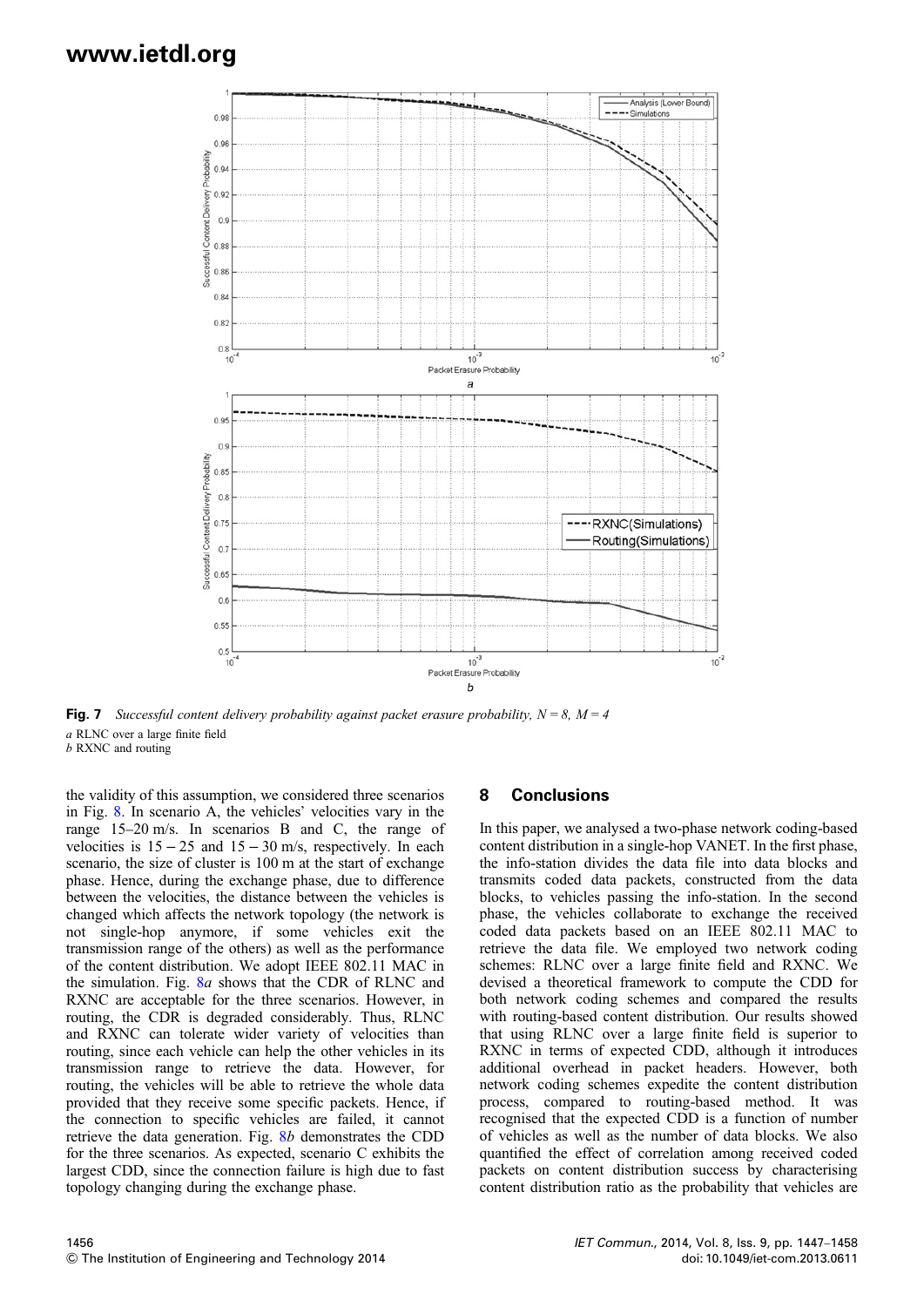![](_page_10_Figure_0.jpeg)

Fig. 8 Effect of vehicles' velocity range on the performance of the content distribution methods:  $N = 8$ ,  $M = 4$ 

a CDR b CDD

able to retrieve the data generation at the end of the exchange phase. Finally, we addressed the impact of channel non-idealities on the success of content distribution process, for RLNC over a large finite field. To assess our analysis, we also performed the simulations. The comparison between simulation and theoretical results confirmed the accuracy of our theoretical framework.

Considering the vehicles speed and mobility patterns in the analytical model as well as investigating their impact on the performance analysis is one of our future works. Moreover, extending the analytical results in Section 6 to the case of RXNC method is also interesting. Furthermore, we addressed IEEE 802.11 MAC in our paper; hence an interesting future work is to provide an analytical model for content distribution based on IEEE 802.11p protocol.

#### 9 References

- 1 Fiore, M., Barcelo-Ordinas, J.: 'Cooperative download in urban vehicular networks'. IEEE Sixth Int. Conf. Mobile Ad hoc and Sensor Systems, MA, October 2009
- 2 Park, J.-S., Lee, U., Oh, S.Y., Gerla, M., Lun, D.S.: 'Emergency related video streaming in VANET using network coding'. Third Int. Workshop on Vehicular Ad Hoc Networks, 2006, pp. 102–103
- 3 Park, J.-S., Lee, U., Gerla, M.: 'Vehicular communications: emergency video streams and network coding', J. Internet Services Appl., 2010, 1, (1), pp. 57–68
- 4 Ahlswede, R., Cai, N., Li, S.-Y., Yeung, R.: 'Network information flow', IEEE Trans. Inf. Theory, 2000, 46, (4), pp. 1204–1216
- 5 Xuan, Y., Lea, C.-T.: 'Network-coding multicast networks with QoS guarantees', IEEE/ACM Trans. Netw., 2011, 19, (1), pp. 265-274
- www.ietdl.org
- 6 Ho, T., Medard, M., Koetter, R., et al.: 'A random linear network coding approach to multicast', IEEE Trans. Inf. Theory, 2006, 52, (10), pp. 4413–4430
- 7 Katti, S., Rahul, H., Hu, W., Katabi, D., Medard, M., Crowcroft, J.: 'XORs in the air: practical wireless network coding', IEEE/ACM Trans. Netw., 2008, 16, (3), pp. 497–510
- 8 Eryilmaz, A., Ozdaglar, A., Medard, M., Ahmed, E.: 'On the delay and throughput gains of coding in unreliable networks', IEEE Trans. Inf. Theory, 2008, 54, (12), pp. 5511–5524
- 9 Firooz, M.H., Roy, S.: 'Data dissemination in wireless networks with network coding', IEEE Commun. Lett., 2013, 17, (5), pp. 944–947
- 10 Yang, Z., Li, M., Lou, W.: 'Codeplay: Live multimedia streaming in VANETs using symbol-level network coding'. 18th IEEE Int. Conf. Network Protocols (ICNP), October 2010, pp. 223–232
- 11 Li, M., Yang, Z., Lou, W.: 'CODEON: Cooperative popular content distribution for vehicular networks using symbol level network coding', IEEE J. Sel. Areas Commun., 2011, 29, (1), pp. 223–235
- 12 Ahmed, S., Kanhere, S.S.: 'VANETCODE: network coding to enhance cooperative downloading in vehicular ad hoc networks'. Int. Conf. Wireless Communications and Mobile Computing, ser. IWCMC '06, 2006, pp. 527–532
- 13 Johnson, M., Chen, M., Ramchandran, K.: 'On the role of network coding in uncoordinated multihop content distribution over ad hoc networks'. Int. Symp. Network Coding (NetCod), July 2011, pp. 1–6
- 14 Nicrovanachumrus, P., Choochaisri, S., Intanagonwiwat, C.: 'Efficiency and speed improvement for network coded file distribution with adaptive request'. IEEE 13th Int. Conf. Communication Technology (ICCT), September 2011, pp. 944–949
- Lee, U., Park, J.-S., Yeh, J., Pau, G., Gerla, M.: 'Code torrent: content distribution using network coding in VANET'. First Int. Workshop on Decentralized Resource Sharing in Mobile Computing and Networking, ser. MobiShare '06, 2006, pp. 1–5
- 16 Lee, S.-H., Lee, U., Lee, K.-W., Gerla, M.: 'Content distribution in VANETs using network coding: the effect of disk I/O and processing O/H'. Fifth Annual IEEE Communications Society Conf. Sensor, Mesh and Ad Hoc Communications and Networks, June 2008, pp. 117–125
- 17 Beraldi, R., Alnuweiri, H.: 'Delay tolerant podcasting with network coding'. Wireless Days (WD), IFIP, October 2010, pp. 1–5
- 18 Asterjadhi, A., Fasolo, E., Rossi, M., Widmer, J., Zorzi, M.: 'Toward network coding-based protocols for data broadcasting in wireless ad hoc networks', IEEE Trans. Wirel. Commun., 2010, 9, (2), pp. 662–673
- 19 Yan, Q., Li, M., Yang, Z., Lou, W., Zhai, H.: 'Throughput analysis of cooperative mobile content distribution in vehicular network using symbol level network coding', IEEE J. Sel. Areas Commun., 2012, 30, (2), pp. 484–492
- 20 Ye, F., Roy, S., Wang, H.: 'Efficient data dissemination in vehicular ad hoc networks', IEEE J. Sel. Areas Commun., 2012, 30, (4), pp. 769–779
- Firooz, M., Roy, S.: 'Collaborative downloading in VANET using network coding'. IEEE Int. Conf. Communications (ICC), 2012, pp. 4584–4588
- 22 Das, S., Nandan, A., Pau, G.: 'SPAWN: a swarming protocol for vehicular ad-hoc wireless networks'. First ACM Int. Workshop on Vehicular Ad Hoc Networks, 2004, pp. 93–94
- 23 Gupta, P., Kumar, P.: 'The capacity of wireless networks', IEEE Trans. Inf. Theory, 2000, 46, (2), pp. 388–404
- 24 'IEEE Standard for Information Technology Telecommunications and information exchange between systems – local and metropolitan area networks – specific requirements – Part 11: Wireless LAN medium access control (MAC) and physical layer (PHY) specifications', ANSI/ IEEE Std 802.11, 1999 Edition (R2003), 2003, pp. i–513
- 25 Bianchi, G.: 'Performance analysis of the IEEE 802.11 distributed coordination function', IEEE J. Sel. Areas Commun., 2000, 18, (3), pp. 535–547
- 26 Cali, F., Conti, M., Gregori, E.: 'Dynamic tuning of the IEEE 802.11 protocol to achieve a theoretical throughput limit', IEEE/ACM Trans. Netw., 2000, 8, (6), pp. 785–799
- 27 Yedavalli, K., Krishnamachari, B.: 'Enhancement of the IEEE 802.15.4 MAC protocol for scalable data collection in dense sensor networks'. Sixth Int. Symp. Ad Hoc, and Wireless Networks and Workshops, April 2008, pp. 152–161

### 10 Appendix

#### 10.1 Appendix 1: Proof of Lemma 1

We can represent a coded-packet with a vector composed of binary elements and of length M. Let  $\Gamma$  be the set of these